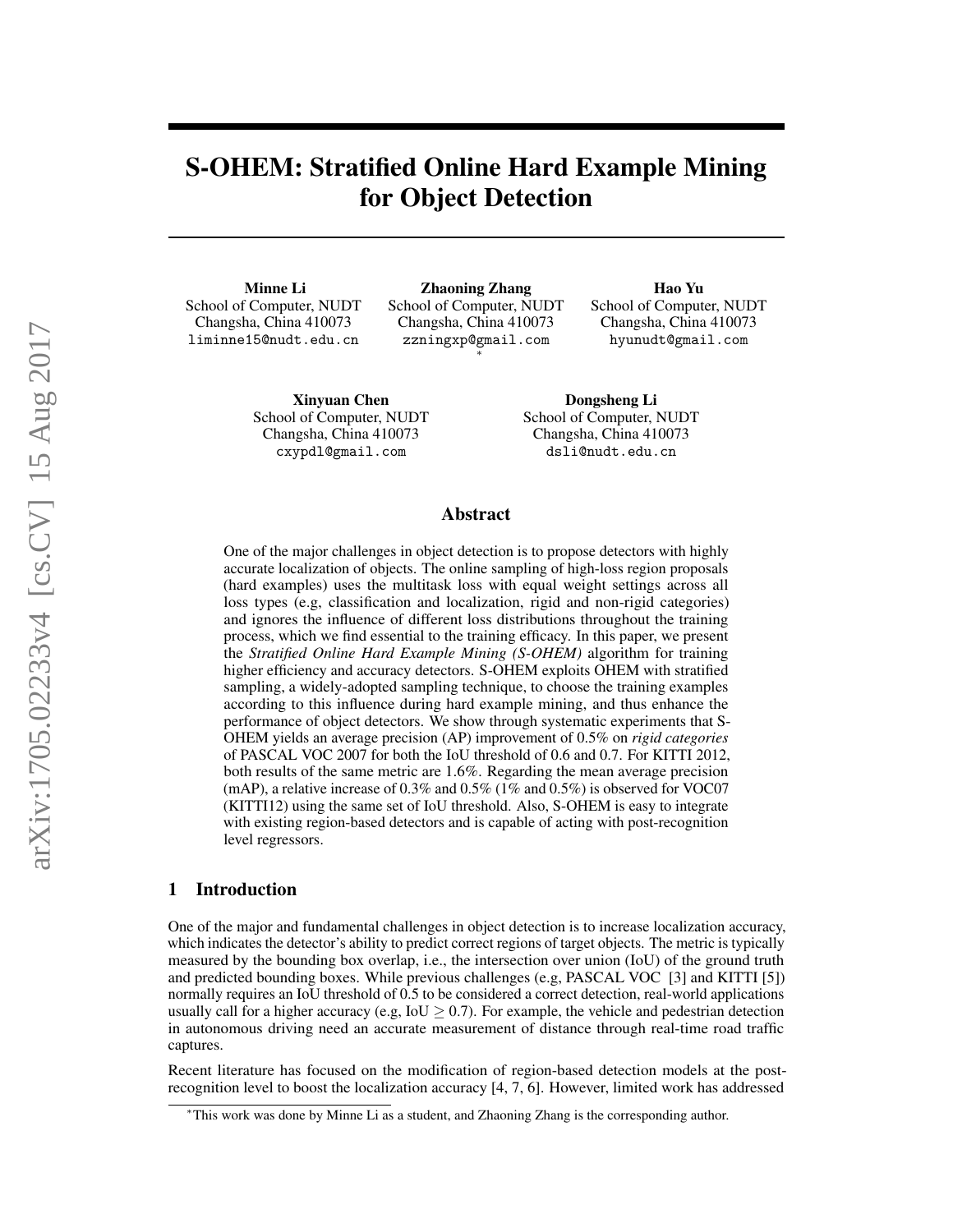

Figure 1: Architecture of the Stratified Online Hard Example Mining algorithm (S-OHEM). We use the parameter denotation from  $[27]$ . In each mini-batch iteration, N is the number of images sampled from the dataset,  $R$  is the number of forward-propagated RoIs, and  $B$  is the number of subsampled RoIs to be fed into backpropagation. We denote classification loss by  $L_{cls}$  and localization loss by  $L_{loc}$ . S-OHEMiner conducts stratified sampling over R region proposals according to the sampling distribution at current training stage and produces B RoIs to be fed into backpropagation. We maintain a read-only RoI network and a standard RoI network with sharing weights for efficient memory allocation, derived from [\[27\]](#page-8-0). The blue solid stream indicates the process of forwardpropagation and the green dashed stream shows the backpropagation process. More details are described in Sect. 3.3.

the problem from a data perspective. Data is important. The rapid advancement in the data collection, storage, and processing technology has made machine learning, especially deep learning, much easier by lightening the burden of generalizing well to unseen data with a limited number of training data [\[10\]](#page-7-5).

However, the challenge of learning from imbalanced data [\[12\]](#page-7-6) still exists. Within the "Recognition Using Regions" paradigm [\[11\]](#page-7-7), the training set of object detection is divided into two distinct groups of annotated objects and background regions, and the number of examples in these groups experience a huge imbalance. Online Hard Example Mining (OHEM) [\[27\]](#page-8-0) is proposed to overcome the data imbalance by integrating bootstrapping technique [\[30\]](#page-8-1) with region-based detectors, and can be effortlessly implemented on most of the region-based detectors.

In this paper, we propose S-OHEM, the *Stratified Online Hard Example Mining* algorithm for training region-based deep convolutional network detectors to enhance localization accuracy, as shown in Fig. 1. The intuition of our method is that feeding hard examples to the backpropagation process could overcome the dilemma of unbalanced data, resulting in a more efficient and effective training process [\[27\]](#page-8-0). In the field of object detection, the hard example is defined as region proposal with higher training loss. Thus, previous hard example mining method (e.g, OHEM) is conducted by sampling region proposals according to a distribution that favors high loss instances. However, the training loss defined in previous work is the multitask loss with equal weight settings across all loss types (e.g, classification, localization, mask [\[13\]](#page-7-8), or rigid categories and non-rigid categories). This approach ignores the influence of different loss types throughout the training process, which we found essential to the training efficacy (e.g, localization loss is more important during the latter part of the training period). Therefore, maintaining a sampling distribution according to this influence during hard example mining should enhance the performance of object detectors.

S-OHEM exploits *stratified sampling*, a sampling method involving the division of a population into distinct groups known as *strata* [\[21\]](#page-7-9) (homogeneous subgroups, in which the inner items are similar to each other). During each mini-batch iteration, S-OHEM firstly assigns candidate examples (in the form of Region of Interests, RoIs) to different strata by the ratio between classification and localization loss. Then the RoIs are subsampled according to a dynamic distribution and fed into the backpropagation process. With an increasing focus on the localization loss, S-OHEM can predict more accurate bounding boxes and therefore enhance the localization accuracy. We apply S-OHEM to the standard Fast R-CNN [\[8\]](#page-7-10) and Faster R-CNN [\[26\]](#page-8-2) detection method and evaluate it on PASCAL VOC 2007 and KITTI datasets. Our systematic experimental analysis reports that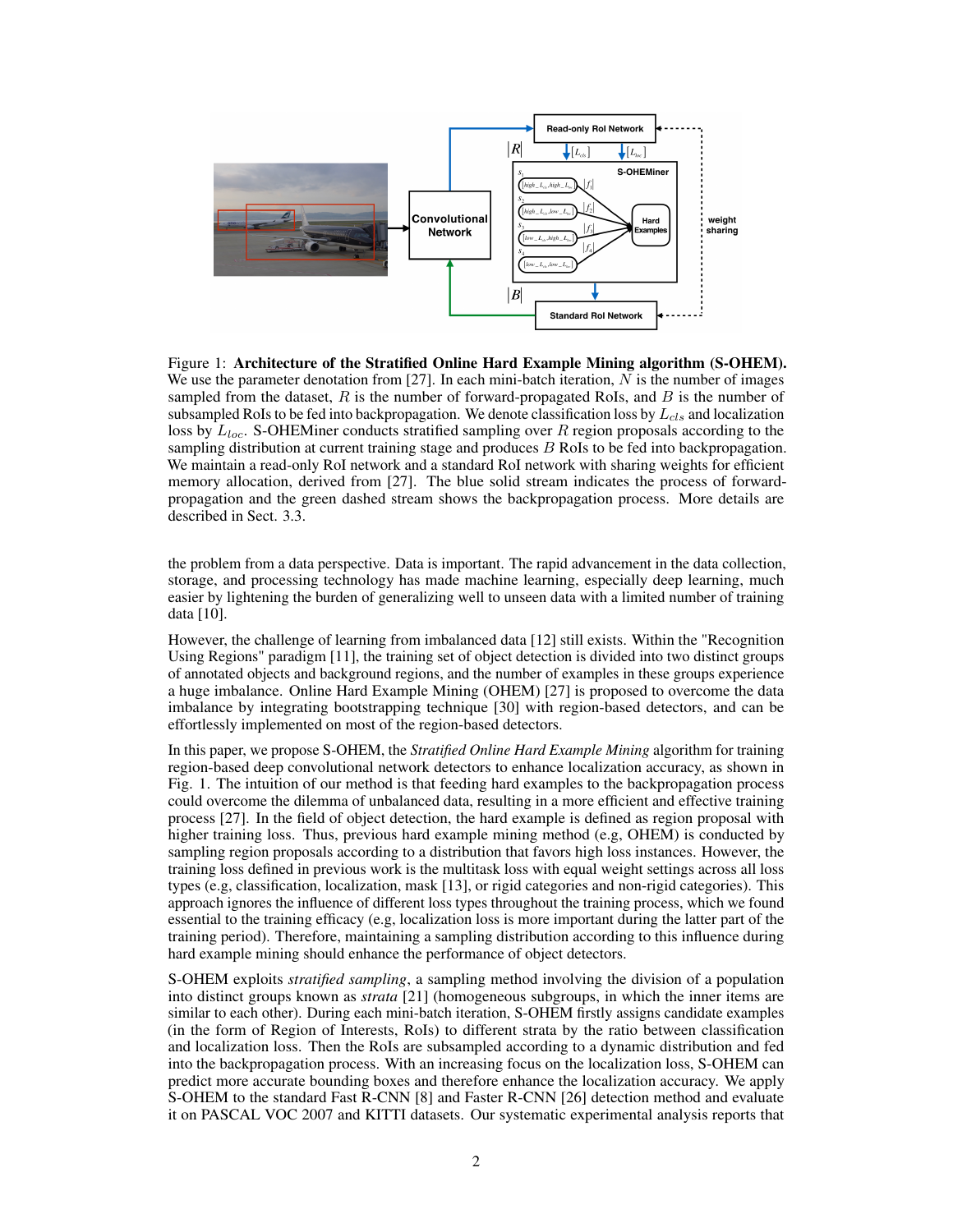S-OHEM yields some AP improvements of 0.5% on *rigid categories* of PASCAL VOC 2007 for both the IoU thresholds of 0.6 and 0.7. For KITTI 2012, both results of the same metric are 1.6%. Regarding the mAP, a relative increase of 0.3% and 0.5% (1% and 0.5%) is observed for VOC07 (KITTI12) with the same set of IoU threshold.

The remainder of this paper is structured as follows. In Sect. 2, we compare our work with related research with a focus on the improvement of localization accuracy and the use of data in object detection. In Sect. 3, we describe the design of the algorithm. In Sect. 4, we show the experimental results, and in Sect. 5, we conclude this work.

# 2 Related Work

Object detection has significantly benefited from the advancement of image classification task. The remarkable feature extraction ability of Deep Convolutional Networks [\[20,](#page-7-11) [31,](#page-8-3) [28,](#page-8-4) [16,](#page-7-12) [32\]](#page-8-5) has equipped us with abundant information for the classification of region proposals. In addition, the continuously developing practical strategies (e.g., activation functions [\[34,](#page-8-6) [24,](#page-7-13) [15\]](#page-7-14), regularization [\[29,](#page-8-7) [30,](#page-8-1) [18\]](#page-7-15), and optimization [\[2,](#page-7-16) [17,](#page-7-17) [19\]](#page-7-18)) further contribute to the efficacy of deep neural networks.

Several region-based detectors depend on the strong classification capability of deep convolutional networks to evaluate generated RoIs. R-CNN is the first to adopt this approach by evaluating each RoI separately. Fast R-CNN [\[8\]](#page-7-10) improved this method by allowing computation sharing through projecting RoIs to a shared feature map (called RoIPool layer, derived from SPPnets [\[14\]](#page-7-19)), resulting in better speed and accuracy. It was then integrated with the region proposal module (the Region Proposal Network, RPN) by sharing their convolutional features and extended to a unified network with "attention" [\[1\]](#page-7-20) mechanism, leading to further speedup and accuracy enhancement. R-FCN [\[22\]](#page-7-21) eliminates the fully-connected layers of region-based detectors and turns the whole model fully convolutional with the backbones of state-of-the-art image classifiers [\[16,](#page-7-12) [32\]](#page-8-5) to fully share computation, contributing to a significant speedup. Mask R-CNN [\[13\]](#page-7-8), which adds a small Fully Convolutional Network (FCN) [\[23\]](#page-7-22) as a parallel branch to standard Faster R-CNN and replaces the RoIPool layer with the RoIAlign layer, is the latest descendant of this stream and achieves significant advancement in several benchmarks of both the detection and segmentation tasks. However, most of these models use the multitask loss with equal weight settings without considering the influence of different loss type throughout the training process.

Recent work has focused on the post-recognition level of region-based detection models to boost the localization accuracy. Gidaris et al. [\[6\]](#page-7-4) proposed a CNN-model for bounding box regression, which is used with iterative localization and bounding box voting. LocNet [\[7\]](#page-7-3) aims to enhance the localization accuracy by assigning a probability to each border of a loosely localized search region for being related to the object's bounding box. It's different from the bounding box regression approaches [\[4\]](#page-7-2) adopted by most of the aforementioned region-based detectors and can be served as an effective alternative.

However, little work has focused on the advancement of region-based detectors from a data perspective. Online Hard Example Mining (OHEM) [\[27\]](#page-8-0) integrates bootstrapping [\[30\]](#page-8-1) (or *hard example mining*) with region-based detectors for a small extra computational cost, but still lacks enough focus on the localization accuracy because of the derived multi-task loss imbalance. Further discussion is available in Sect. 3.

# 3 Model Design

In this section, we argue that the current way of choosing hard examples lacks enough focus on localization accuracy and is suboptimal, and we will show that our approach results in better training (lower training loss), higher localization performance, and higher average precision. Firstly, we discuss the design motivation. Then we give a brief introduction of stratified sampling and definition of stratified constraint in this work. Finally, we present the design and implementation of our *Stratified Online Hard Example Mining* algorithm (S-OHEM).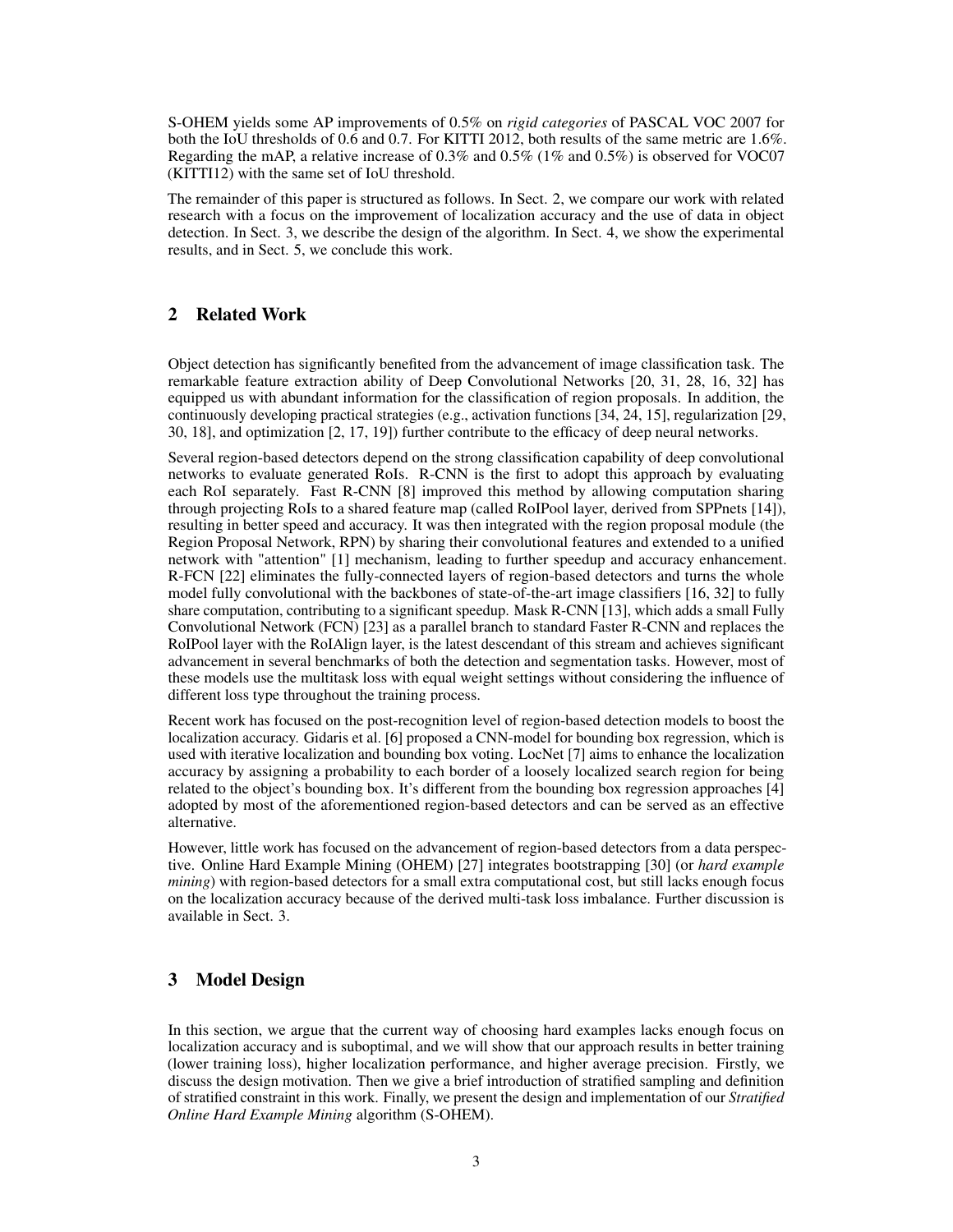

Figure 2: Influence of different loss types throughout the training process. For better visualization, we average out the training loss of every 1000 iterations.

#### 3.1 Motivation

Most of the region-based detectors derive the multitask learning from Fast R-CNN, and assume equal contributions of classification loss and localization loss throughout the training process. However, this assumption is not often the case. We apply the original OHEM on standard Fast R-CNN and Faster R-CNN, then report the classification and localization loss throughout the training process on PASCAL VOC and KITTI datasets separately.

As is illustrated in Fig. 2, the classification loss is consistently larger than the localization loss (more than double in average). But this could result in a problem. Let's consider a situation where we have two region proposals RoI A and RoI B and are asked to choose one as the hard example for backpropagation. Based on the preliminary experiment result shown in Fig. 2, we make a common assumption that the training loss for RoI A and RoI B is  $L_{cls}(A) = 0.21$ ,  $L_{loc}(A) = 0.11$ , and  $L_{cls}(B) = 0.19$ ,  $L_{loc}(B) = 0.12$  respectively. Recall that the classification loss is defined as log loss  $L_{cls}(p, u) = -logp_u$  for true class u [\[8\]](#page-7-10), and thus the probability for the true class is 61.5% and 64.5% for RoI A and RoI B respectively. It's not a significant gap of the class prediction probability between these two RoIs, and we can believe they have similar performance for the classification task.

Regarding the localization loss, the gap between RoI A and RoI B is 0.01 ( $L_{loc}(B) - L_{loc}(A) =$  $0.12 - 0.11 = 0.01$ . Within the smooth  $L_1$  loss settings [\[8\]](#page-7-10), this gap turns to a 0.14 difference between the bounding boxes of ground truth and prediction. Note that this gap is quite significant when we use the parameterization for bounding box offsets given in [\[9\]](#page-7-23), and therefore we are supposed to choose RoI  $B$  as the hard example for better localization accuracy and prediction quality. However, within the equal-weight multitask loss settings, RoI  $\Lambda$  will be chosen as the hard one. Thus, the previous hard example mining approach lacks focus on localization accuracy.

### 3.2 Stratified Sampling

Stratified sampling is a sampling method involving the division of a population into distinct groups known as *strata* [\[21\]](#page-7-9). These strata are homogeneous subgroups of the original data with similar inner items. Stratified sampling can get higher statistical precision because the variability within subgroups sharing the same properties is lower than that of the entire population [\[33\]](#page-8-8). Therefore. stratified sampling improves the representativeness by reducing sampling error.

Each stratum constraint  $s_k$  is denoted by  $s_k = (p_k, f_k)$ , where  $p_k$  is a propositional formula and  $f_k$ is the required sample size. In this work, the four stratum constraint is defined by the ratio between classification loss ( $L_{cls}$ ) and localization loss:  $s_1 =$  (high  $L_{cls}$  and high  $L_{loc}$ ,  $f_1$ ),  $s_2 =$  (high  $L_{cls}$ and low  $L_{loc}, f_2$ ,  $s_3 = (\text{low } L_{cls} \text{ and high } L_{loc}, f_3)$ , and  $s_4 = (\text{low } L_{cls} \text{ and low } L_{loc}, f_4)$ . The required sample size and threshold of high loss (hard examples) change dynamically throughout the training process.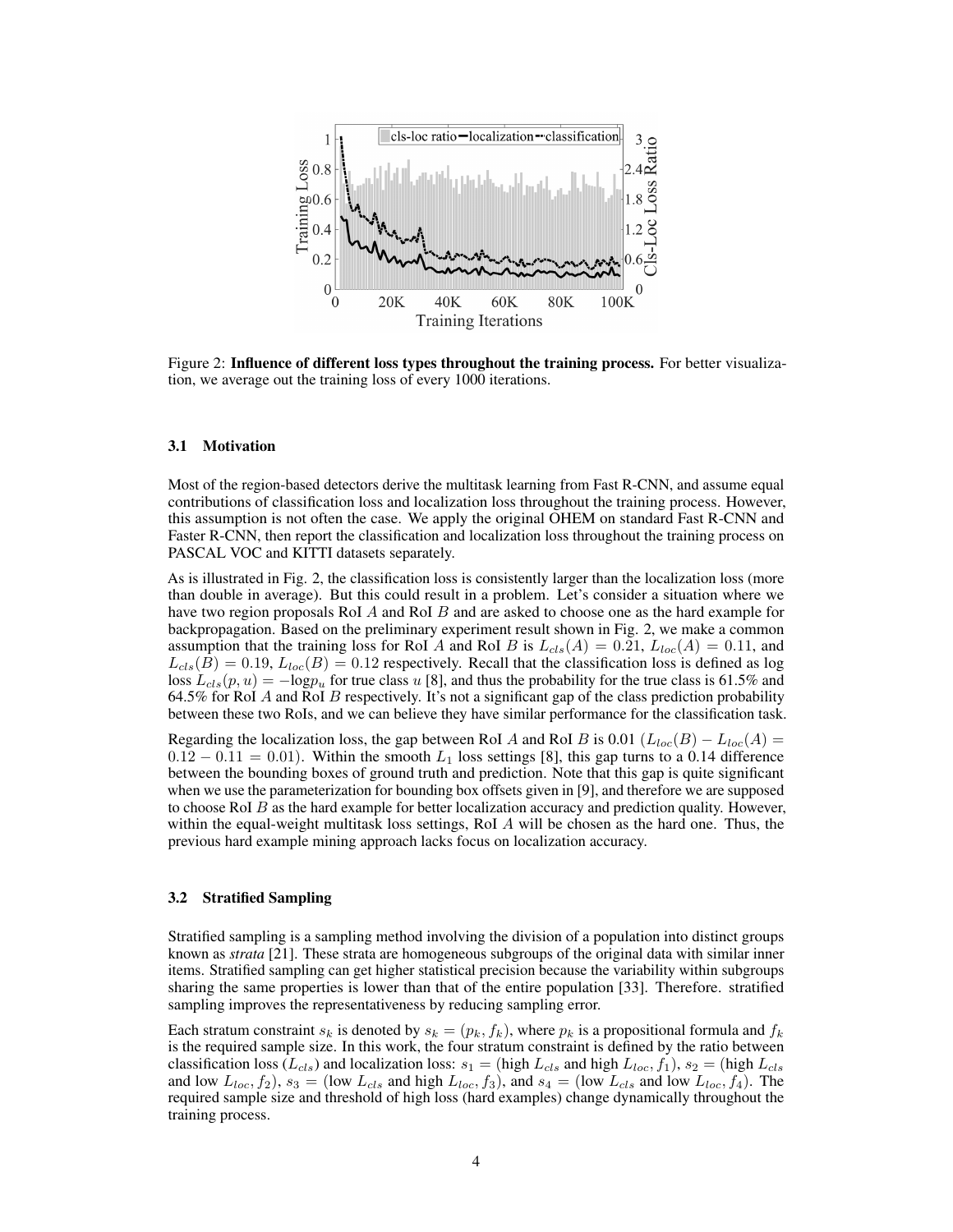#### 3.3 Stratified Online Hard Example Mining algorithm

Given the observation that the previous hard example mining approach ignores the influence of different loss types throughout the training process and lacks focus on localization accuracy, we now demonstrate our approach of *Stratified Online Hard Example Mining* (S-OHEM).

The architecture of S-OHEM is shown in Fig 1. In each mini-batch iteration, S-OHEM firstly generates region proposals of the input images, forward-propagates all of them across the regionbased detector, and gathers the training loss of each RoI. Then each RoI is assigned to one of the four strata defined in Sect. 3.2. Different loss type combinations represent how well the current detector performs in classification and localization tasks on each RoI respectively. Inside each stratum, hard examples are chosen by sorting the RoIs by loss. After that, all RoIs are subsampled according to a dynamic distribution, and a total number of  $B$  hard examples are fed into the backpropagation process. The sampling distribution of RoIs from each stratum changes dynamically throughout the learning process, as each loss type maintains different contribution to the detector model at different training stages. Specifically, the effect of classification loss is more important in the beginning, while the localization loss contributes more at later training stages.

For implementation, we keep a record of history training loss and start to change the sampling distribution when the loss becomes stable (e.g., after 40K iterations shown in Fig 2). At the beginning of training, we only sample the first B RoIs with high  $L_{cls}$  (i.e., sample from  $s_{12}$ , the union of strata  $s_1$  and  $s_2$ ). When loss becomes stable, we gradually focus on choosing the RoIs with high  $L_{loc}$  (i.e., sample from the union of  $s_2$  and  $s_3$ , denoted by  $s_{23}$ ) by increasing the sampling ratio between  $s_{23}$ and  $s<sub>1</sub>$ . Because of the gradually increasing focus on the localization loss, S-OHEM can predict more accurate bounding boxes and thus enhance the localization accuracy.

An equivalent alternative is available. To make it simple, we denote the contribution coefficient of  $L_{cls}$  and  $L_{loc}$  to hard example selection by  $\alpha$  and  $\beta$  respectively. And our approach aims to find the optimal value of  $\alpha$  and  $\beta$  in Formula (1) at different training stages.  $L_{select}$  is only for hard example mining, and the actual loss backpropagated across the network will not be affected.

$$
L_{select} = \alpha L_{cls} + \beta L_{loc}
$$
 (1)

When training begins, we only sample the first B RoIs with high  $L_{cls}$  by setting  $\alpha$  and  $\beta$  in Formula (1) to 1 and 0 respectively. When loss becomes stable, we gradually focus on choosing the RoIs with high  $L_{loc}$  by gradually decreasing the value of  $\alpha$  and increasing  $\beta$  in Formula (1).

S-OHEM will not have a significant influence on the training time because most of the forward computation is shared between RoIs [\[8\]](#page-7-10), and the number of backpropagated examples is much smaller than that of all region proposals of the input images. To overcome co-located RoIs and loss double counting, we follow the solution of [\[27\]](#page-8-0) and apply non-maximum suppression (NMS) [\[25\]](#page-7-24) to perform deduplication before the sampling procedure. NMS works by finding the highest loss RoI, and eliminating all other RoIs with lower loss and high overlap with the selected region. Besides, we derive their method of maintaining a read-only RoI network and a standard RoI network with sharing weights for efficient memory allocation. It is also worth noting that S-OHEM can be combined with any post-recognition regressors introduced in Sect. 2, because it focuses on enhancing the localization accuracy from the data perspective.

### 4 Experiments and Results

In this section, we conduct systematic experiments to evaluate the proposed S-OHEM and compare it with original OHEM. We describe the experimental setup in Sect. 4.1, and demonstrate the efficiency and accuracy of the algorithm by examining the training loss and average precision.

#### 4.1 Experimental Setup

We use the standard and popular CNN architecture VGG16 from [\[28\]](#page-8-4), and evaluate the algorithms on the PASCAL VOC 2007 and KITTI Object Detection Evaluation 2012 dataset. In the PASCAL VOC experiment, training is done on the trainval set and testing on the test set. In the KITTI 2012 experiment, we use the first 5000 images to form the training set and the remaining 2481 images for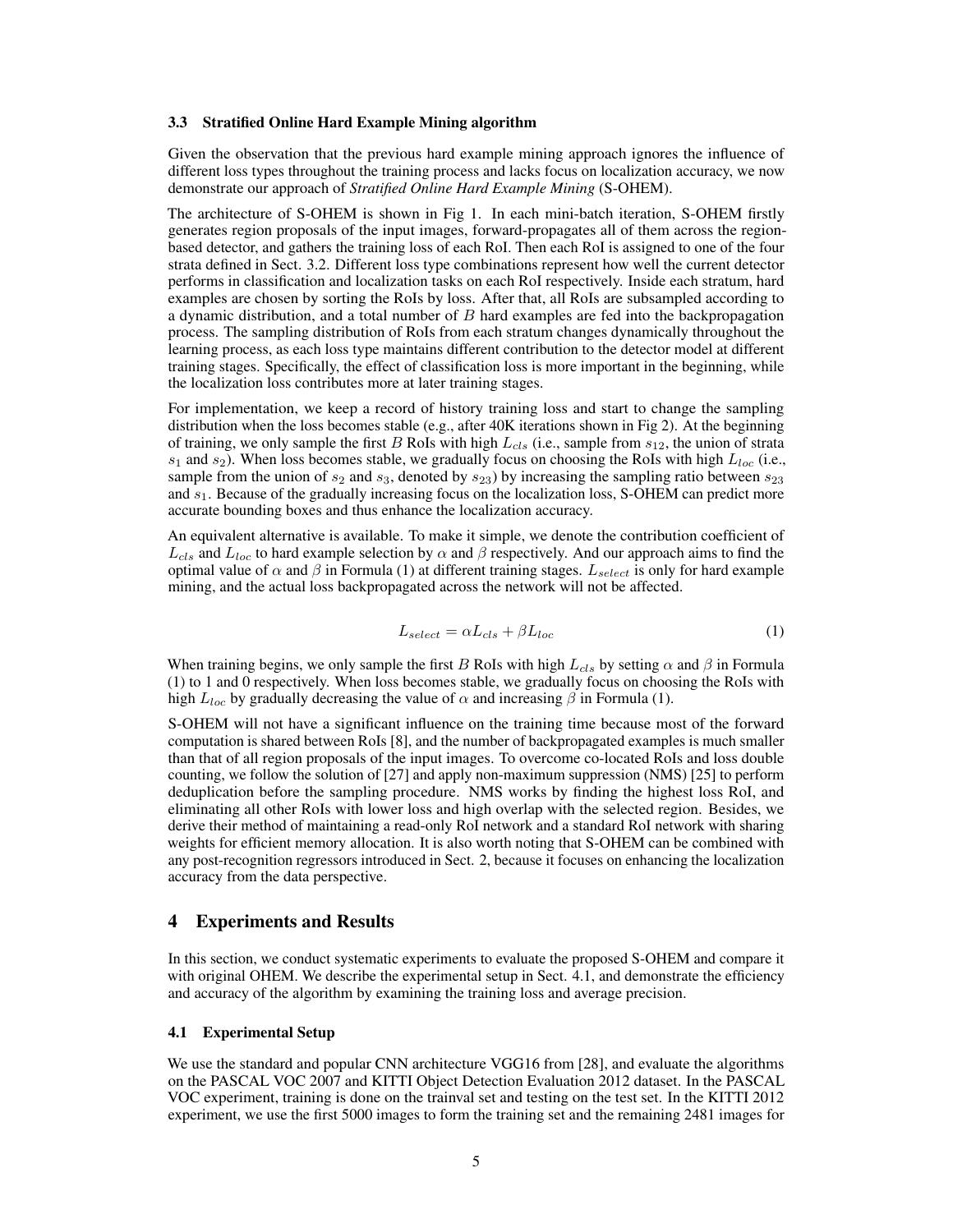

Figure 3: Training loss for S-OHEM and OHEM. We show the average loss per RoI for VGG16. These results indicate that S-OHEM is better in classification confidence and localization accuracy during the training process.

testing. All models are trained with SGD for 80k mini-batch iterations and followed the same setup from Sect. 4.1. For average precision, we report the results with IoU thresholds of 0.5, 0.6, and 0.7, to evaluate the localization accuracy in a wider range of IoU thresholds. We use Fast R-CNN [\[8\]](#page-7-10) as the detector base for our PASCAL VOC experiment, and Faster R-CNN [\[26\]](#page-8-2) for the KITTI 2012 experiment, to prove the usability of our approach. The initial learning rate is set to 0.001 and dropped in "steps" by a factor of 0.1 every 30K iterations. We process 2 images in each mini-batch iteration, and subsample 128 RoIs to feed them into backpropagation. Note that the baseline of OHEM reported in Table 2 (row 1-2) were reproduced and are slightly higher than the ones reported in [\[27\]](#page-8-0).

For both experiments, we follow the procedure described in Sect. 3.3 to control the contribution coefficient of  $L_{cls}$  and  $L_{loc}$ . In the beginning,  $\alpha$  and  $\beta$  are set to 1 and 0 when training starts. Then we gradually increase  $\beta$  to the ratio between classification and localization loss when the loss becomes stable. Specifically,  $\beta$  will increase to 1.9 and 2.3 for the VOC07 and KITTI12 experiment respectively.

# 4.2 Results and Analysis

### 4.2.1 Training Convergence.

We firstly analyze the training loss for both methods by logging the average training loss every 10K steps. Figure 3 shows the average loss per RoI for VGG16 with settings presented in Sect. 4.1. We see that S-OHEM yields lower loss in both classification and localization than the original OHEM, validating our claims that S-OHEM leads to better training than OHEM. Also, the results indicate that S-OHEM is better in classification confidence and localization accuracy during the training process.

### 4.2.2 VOC 2007.

Table 1 shows that on VOC07, S-OHEM improves the mAP of OHEM from 71% to 71.1% for an IoU threshold of 0.5, and an improvement of 0.4% and 0.3% for IoU 0.6 and 0.7 respectively. For category-specific improvements, S-OHEM performs well in most of the rigid categories (bold categories in Table 1) across all three IoU thresholds, especially for IoU 0.7.

As is listed on Table 3(a), we compute the mAP among rigid categories and show increase of 0.1%, 0.5%, and 0.5% for IoU 0.5, 0.6, and 0.7 respectively. It's also interesting to find that S-OHEM performs quite well in detecting *cats* for IoU threshold 0.6, which indicates the better bounding boxes generated by S-OHEM in this environment.

# 4.2.3 KITTI 2012.

The evaluation results on KITTI 2012 is shown in Table 2. S-OHEM improves the mAP of OHEM from 63.9% to 64.9% for an IoU threshold of 0.6, and an improvement of 0.5% for IoU 0.7. We also compute the mAP among rigid categories and list results in Table 3(b). Note that the Note that the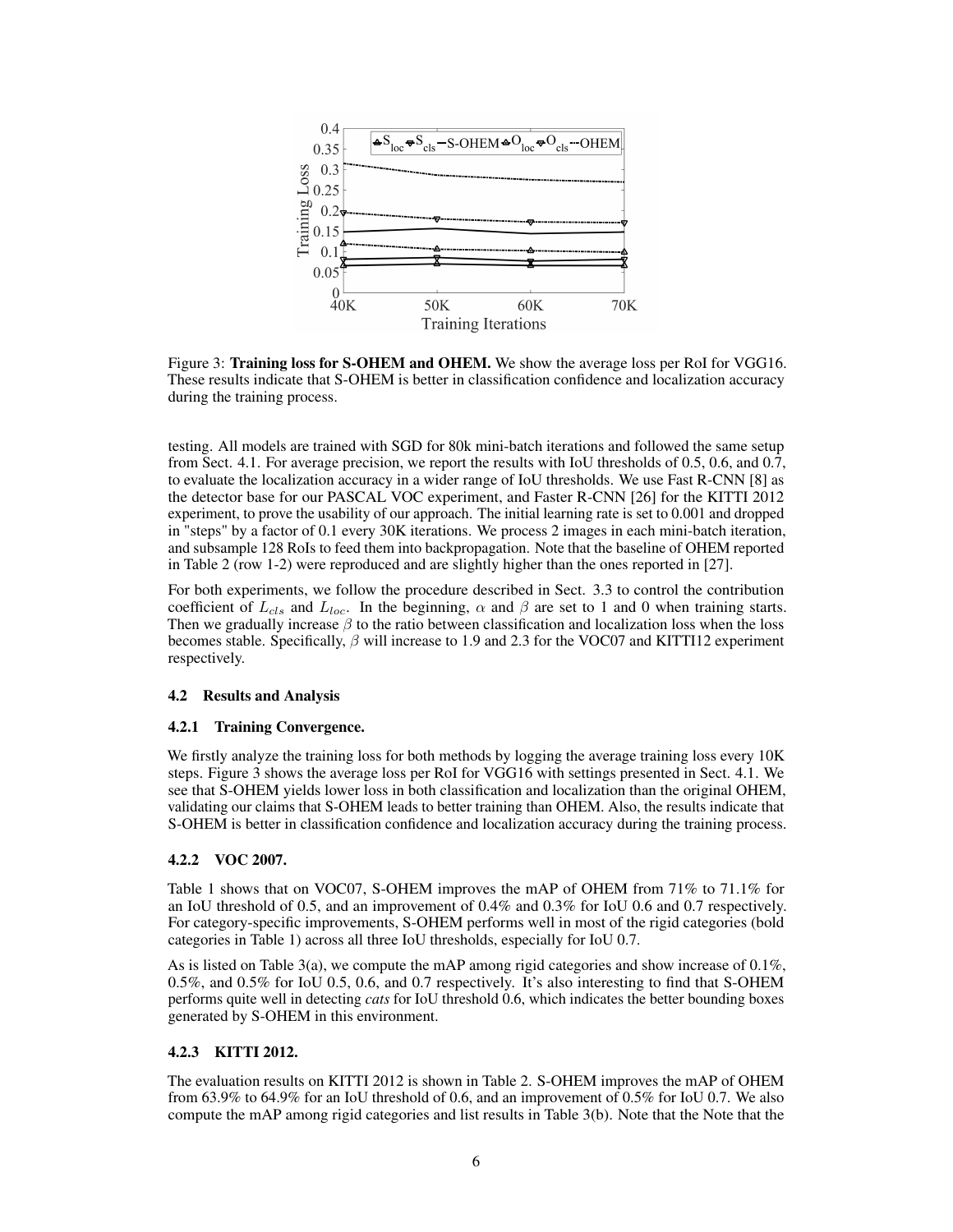| method loU mAP aero bike bird boat bottle bus car cat chair cow table dog horse mbike persn plant sheep sofa train tv   |                                                      |  |  |                                                                                                                                  |  |  |  |  |                                                                                                                             |            |          |            |                    |  |
|-------------------------------------------------------------------------------------------------------------------------|------------------------------------------------------|--|--|----------------------------------------------------------------------------------------------------------------------------------|--|--|--|--|-----------------------------------------------------------------------------------------------------------------------------|------------|----------|------------|--------------------|--|
| OHEM 1                                                                                                                  |                                                      |  |  |                                                                                                                                  |  |  |  |  | $\left[0.5\right]$ 71.0 72.1 80.4 68.9 60.5 47.1 81.5 79.6 82.8 54.1 77.3 70.7 81.7 81.4 76.7 74.4 41.6 70.0 69.6 76.5 73.6 |            |          |            |                    |  |
| S-OHEM 0.5 71.1 72.8 80.9 69.2 60.2 47.9 81.4 79.5 82.5 53.8 76.6 70.3 81.9 81.5 77.5 74.5 41.6 70.1 70.2 76.0 73.6     |                                                      |  |  |                                                                                                                                  |  |  |  |  |                                                                                                                             |            |          |            |                    |  |
| improv                                                                                                                  |                                                      |  |  | $\begin{bmatrix} 0.5 & 0.1 & 0.7 & 0.5 & 0.3 & -0.3 & 0.8 & -0.1 & -0.1 & -0.3 & -0.3 & -0.7 & -0.4 & 0.2 & 0.1 \end{bmatrix}$   |  |  |  |  | 0.8                                                                                                                         | 0.1        | $\Omega$ | 0.1        | $0.6 - 0.5 = 0$    |  |
| OHEM                                                                                                                    |                                                      |  |  |                                                                                                                                  |  |  |  |  | 0.6 62.2 63.5 74.5 57.7 47.1 38.0 76.0 74.4 70.9 42.0 70.8 61.7 72.7 74.9 68.1 62.6 30.7 59.3 63.5 66.5 68.2                |            |          |            |                    |  |
| S-OHEM 0.6 62.7 64.9 74.4 58.5 48.1 38.5 76.6 73.9 75.3 42.0 71.8 60.3 72.8 74.7 69.2 62.0 30.8 59.1 65.0 67.6 68.5     |                                                      |  |  |                                                                                                                                  |  |  |  |  |                                                                                                                             |            |          |            |                    |  |
| improv                                                                                                                  |                                                      |  |  | $\begin{array}{ccccccccc} 0.6 & 0.5 & 1.4 & -0.1 & 0.8 & 1.0 & 0.5 & 0.6 & -0.5 & 4.4 & 0 & 1.0 & -1.4 & 0.1 & -0.2 \end{array}$ |  |  |  |  | $\sim$ 1.1 $\sim$                                                                                                           | $-0.6$ 0.1 |          |            | $-0.2$ 1.5 1.1 0.3 |  |
| OHEM 1                                                                                                                  |                                                      |  |  |                                                                                                                                  |  |  |  |  | 0.7   48.3   52.8 58.2 42.1 32.0 27.3 68.6 63.0 56.5 31.0 56.3 44.9 50.0 55.6 55.6 44.0 16.6 49.2 48.9 55.5 58.5            |            |          |            |                    |  |
| S-OHEM 0.7   48.6   55.2 57.8 41.4 32.5 27.9 69.0 63.8 56.9 30.4 58.2 44.9 50.0 54.1 56.1 44.2 16.4 48.6 49.9 56.2 58.9 |                                                      |  |  |                                                                                                                                  |  |  |  |  |                                                                                                                             |            |          |            |                    |  |
| improv                                                                                                                  | $0.7 \mid 0.3 \mid 2.4 \mid -0.4 \mid -0.7 \mid 0.5$ |  |  |                                                                                                                                  |  |  |  |  | 0.6 0.4 0.8 0.4 -0.6 1.9 0 0 -1.5 0.5 0.2                                                                                   |            | $-0.2$   | $-0.6$ 1.0 | 0.7                |  |

Table 1: VOC 2007 test detection average precision  $(\% )$ . All methods use VGG16 and boundingbox regression. Legend: IoU: IoU threshold.

| method        | IoU | mAP  | car    | persn  | cyclist | truck | van    | tram   | misc   |
|---------------|-----|------|--------|--------|---------|-------|--------|--------|--------|
| <b>OHEM</b>   | 0.5 | 78.5 | 78.5   | 62.9   | 72.4    | 87.5  | 89.9   | 87.6   | 71.0   |
| <b>S-OHEM</b> | 0.5 | 78.5 | 78.2   | 63.7   | 73.9    | 88.3  | 89.0   | 85.3   | 70.8   |
| improv        | 0.5 | 0    | $-0.3$ | 0.8    | 1.5     | 0.8   | $-0.9$ | $-2.3$ | $-0.2$ |
| <b>OHEM</b>   | 0.6 | 63.9 | 68.7   | 47.4   | 57.7    | 73.8  | 79.0   | 70.8   | 49.6   |
| <b>S-OHEM</b> | 0.6 | 64.9 | 68.3   | 48.8   | 55.7    | 77.7  | 78.2   | 73.4   | 52.4   |
| improv        | 0.6 |      | $-0.4$ | 1.4    | $-2$    | 3.9   | $-0.8$ | 2.6    | 2.8    |
| <b>OHEM</b>   | 0.7 | 42.9 | 50.5   | 29.1   | 37.3    | 52.7  | 59.8   | 42.0   | 28.8   |
| <b>S-OHEM</b> | 0.7 | 43.4 | 49.8   | 28.8   | 33.3    | 61.2  | 60.1   | 39.3   | 31.7   |
| improv        | 0.7 | 0.5  | $-0.7$ | $-0.3$ | $-4$    | 8.5   | 0.3    | $-2.7$ | 2.9    |

Table 2: KITTI 2012 test detection average precision (%). All methods use VGG16 and boundingbox regression. Legend: IoU: IoU threshold.

*misc* category is classified as *rigid* based on our observation of the dataset. We show some increase of 1.6% for both IoU thresholds 0.6 and 0.7.

# 4.2.4 Rigid and Non-Rigid Category.

Our experimental results have shown that S-OHEM performs quite well on rigid categories of both the VOC07 and KITTI12 dataset. The reason is that rigid bodies can reach better classification accuracy on pre-trained deep convolutional networks ascribed to its strong resistance to deformation. Therefore, the influence of different loss distribution throughout the training process (as described in Sect. 3.1) is more likely to happen on rigid bodies. Also, the border distribution of rigid bodies is more similar to each other and is thus easier to learn.

# 5 Conclusion

In this paper, we proposed Stratified Online Hard Example Mining (S-OHEM) algorithm, a simple and effective method for training region-based deep convolutional network detectors to enhance localization accuracy. During hard example mining, S-OHEM exploits stratified sampling and focuses on the influence of different loss types throughout the training process. Experimental analysis shows that S-OHEM outperforms OHEM regarding training convergence and localization accuracy, and achieves some AP improvements on *rigid categories* of PASCAL VOC 2007 and

| method        | IoU | rigid | non-rigid | method        | IoU | rigid  | non-rigid |  |  |
|---------------|-----|-------|-----------|---------------|-----|--------|-----------|--|--|
| <b>OHEM</b>   | 0.5 | 70.2  | 72.2      | <b>OHEM</b>   | 0.5 | 82.9   | 67.7      |  |  |
| <b>S-OHEM</b> | 0.5 | 70.3  | 72.2      | <b>S-OHEM</b> | 0.5 | 82.3   | 68.8      |  |  |
| improv        | 0.5 | 0.1   | $\theta$  | improv        | 0.5 | $-0.6$ | 1.1       |  |  |
| <b>OHEM</b>   | 0.6 | 62.0  | 62.4      | <b>OHEM</b>   | 0.6 | 68.4   | 52.6      |  |  |
| <b>S-OHEM</b> | 0.6 | 62.5  | 63.1      | <b>S-OHEM</b> | 0.6 | 70.0   | 52.3      |  |  |
| improv        | 0.6 | 0.5   | 0.7       | improv        | 0.6 | 1.6    | $-0.3$    |  |  |
| <b>OHEM</b>   | 0.7 | 49.7  | 46.2      | <b>OHEM</b>   | 0.7 | 46.8   | 33.2      |  |  |
| <b>S-OHEM</b> | 0.7 | 50.2  | 46.2      | <b>S-OHEM</b> | 0.7 | 48.4   | 31        |  |  |
| improv        | 0.7 | 0.5   | 0         | improv        | 0.7 | 1.6    | $-2.2$    |  |  |
|               |     | (a)   |           | (b)           |     |        |           |  |  |

Table 3: Category specific mean average precision (%). All methods use VGG16 and boundingbox regression. Legend: IoU: IoU threshold. (a) On VOC 2007 test set. (b) On KITTI 2012 test set.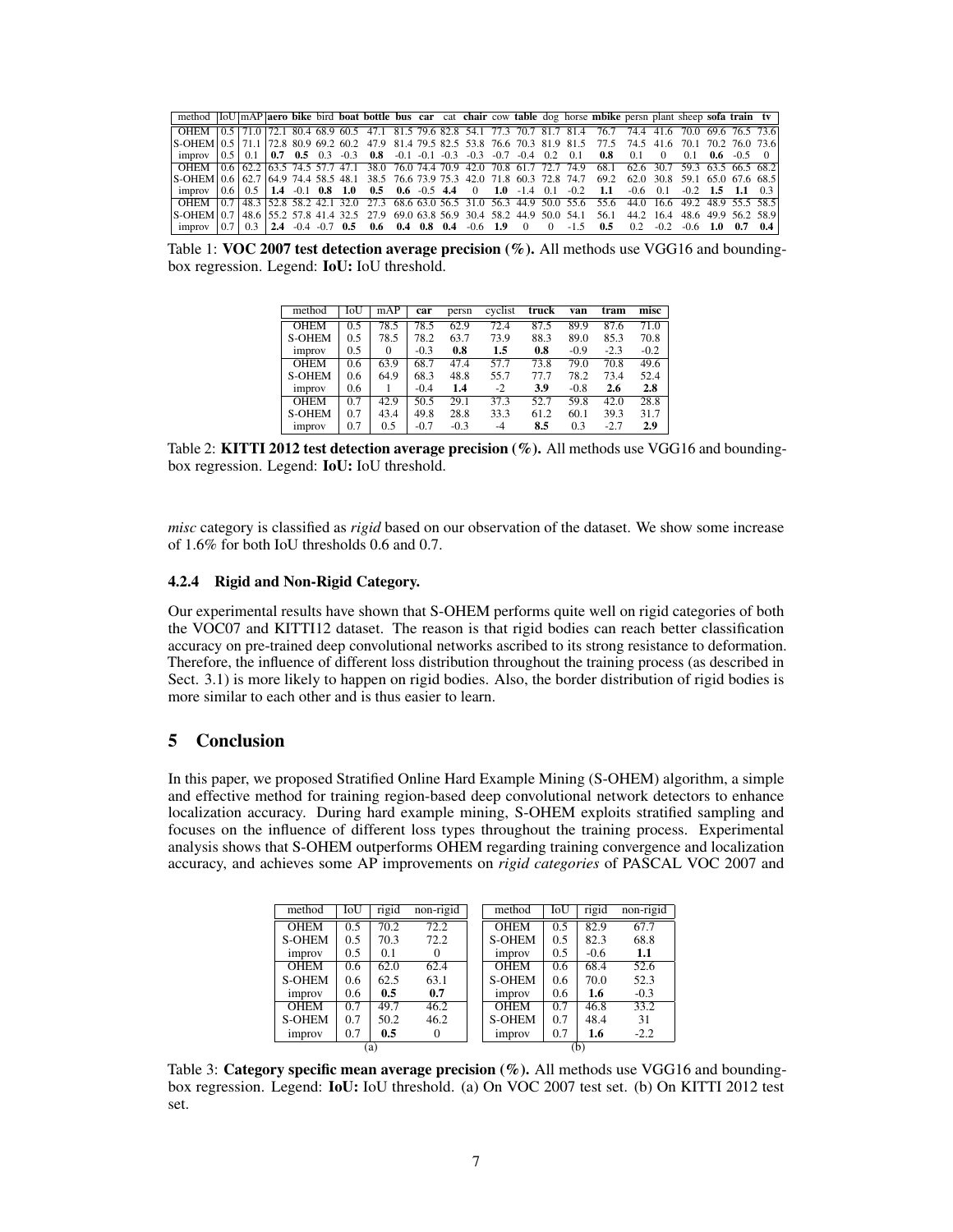KITTI 2012. Besides, S-OHEM addresses the localization enhancing problem merely from the data perspective and can be easily plugged into existing region-based detectors. Furthermore, the state-of-the-art Mask R-CNN [\[13\]](#page-7-8) also derives the equal-weight multi-task loss with an addition task of semantic segmentation, which is improvable through S-OHEM. S-OHEM can also be applied to other multi-task loss, including the loss of semantic segmentation, key-point detection, etc.

### References

- <span id="page-7-20"></span>[1] D. Bahdanau, K. Cho, and Y. Bengio. Neural machine translation by jointly learning to align and translate. *CoRR*, abs/1409.0473, 2014.
- <span id="page-7-16"></span>[2] J. Duchi, E. Hazan, and Y. Singer. Adaptive subgradient methods for online learning and stochastic optimization. *Journal of Machine Learning Research*, 12(Jul):2121–2159, 2011.
- <span id="page-7-0"></span>[3] M. Everingham, L. Van Gool, C. K. Williams, J. Winn, and A. Zisserman. The pascal visual object classes (voc) challenge. *International journal of computer vision*, 88(2):303–338, 2010.
- <span id="page-7-2"></span>[4] P. F. Felzenszwalb, R. B. Girshick, D. McAllester, and D. Ramanan. Object detection with discriminatively trained part-based models. *IEEE transactions on pattern analysis and machine intelligence*, 32(9):1627– 1645, 2010.
- <span id="page-7-1"></span>[5] A. Geiger, P. Lenz, and R. Urtasun. Are we ready for autonomous driving? the kitti vision benchmark suite. In *Conference on Computer Vision and Pattern Recognition (CVPR)*, 2012.
- <span id="page-7-4"></span>[6] S. Gidaris and N. Komodakis. Object detection via a multi-region and semantic segmentation-aware cnn model. In *Proceedings of the IEEE International Conference on Computer Vision*, pages 1134–1142, 2015.
- <span id="page-7-3"></span>[7] S. Gidaris and N. Komodakis. Locnet: Improving localization accuracy for object detection. In *Proceedings of the IEEE Conference on Computer Vision and Pattern Recognition*, pages 789–798, 2016.
- <span id="page-7-10"></span>[8] R. Girshick. Fast r-cnn. In *Proceedings of the IEEE International Conference on Computer Vision*, pages 1440–1448, 2015.
- <span id="page-7-23"></span>[9] R. Girshick, J. Donahue, T. Darrell, and J. Malik. Rich feature hierarchies for accurate object detection and semantic segmentation. In *Proceedings of the IEEE conference on computer vision and pattern recognition*, pages 580–587, 2014.
- <span id="page-7-5"></span>[10] I. Goodfellow, Y. Bengio, and A. Courville. *Deep Learning*. MIT Press, 2016. [http://www.](http://www.deeplearningbook.org) [deeplearningbook.org](http://www.deeplearningbook.org).
- <span id="page-7-7"></span>[11] C. Gu, J. J. Lim, P. Arbeláez, and J. Malik. Recognition using regions. In *Computer Vision and Pattern Recognition, 2009. CVPR 2009. IEEE Conference on*, pages 1030–1037. IEEE, 2009.
- <span id="page-7-6"></span>[12] H. He and E. A. Garcia. Learning from imbalanced data. *IEEE Transactions on knowledge and data engineering*, 21(9):1263–1284, 2009.
- <span id="page-7-8"></span>[13] K. He, G. Gkioxari, P. Dollár, and R. Girshick. Mask r-cnn. *arXiv preprint arXiv:1703.06870*, 2017.
- <span id="page-7-19"></span>[14] K. He, X. Zhang, S. Ren, and J. Sun. Spatial pyramid pooling in deep convolutional networks for visual recognition. In *European Conference on Computer Vision*, pages 346–361. Springer, 2014.
- <span id="page-7-14"></span>[15] K. He, X. Zhang, S. Ren, and J. Sun. Delving deep into rectifiers: Surpassing human-level performance on imagenet classification. In *Proceedings of the IEEE international conference on computer vision*, pages 1026–1034, 2015.
- <span id="page-7-12"></span>[16] K. He, X. Zhang, S. Ren, and J. Sun. Deep residual learning for image recognition. In *Proceedings of the IEEE Conference on Computer Vision and Pattern Recognition*, pages 770–778, 2016.
- <span id="page-7-17"></span>[17] G. Hinton, N. Srivastava, and K. Swersky. Neural networks for machine learning lecture 6a overview of mini–batch gradient descent. 2012.
- <span id="page-7-15"></span>[18] S. Ioffe and C. Szegedy. Batch normalization: Accelerating deep network training by reducing internal covariate shift. In *ICML*, volume 37 of *JMLR Workshop and Conference Proceedings*, pages 448–456. JMLR.org, 2015.
- <span id="page-7-18"></span>[19] D. P. Kingma and J. Ba. Adam: A method for stochastic optimization. *CoRR*, abs/1412.6980, 2014.
- <span id="page-7-11"></span>[20] A. Krizhevsky, I. Sutskever, and G. E. Hinton. Imagenet classification with deep convolutional neural networks. In *Advances in neural information processing systems*, pages 1097–1105, 2012.
- <span id="page-7-9"></span>[21] M. Li, D. Li, S. Shen, Z. Zhang, and X. Lu. Dss: A scalable and efficient stratified sampling algorithm for large-scale datasets. In *IFIP International Conference on Network and Parallel Computing*, pages 133–146. Springer, 2016.
- <span id="page-7-21"></span>[22] Y. Li, K. He, J. Sun, et al. R-fcn: Object detection via region-based fully convolutional networks. In *Advances in Neural Information Processing Systems*, pages 379–387, 2016.
- <span id="page-7-22"></span>[23] J. Long, E. Shelhamer, and T. Darrell. Fully convolutional networks for semantic segmentation. In *Proceedings of the IEEE Conference on Computer Vision and Pattern Recognition*, pages 3431–3440, 2015.
- <span id="page-7-13"></span>[24] V. Nair and G. E. Hinton. Rectified linear units improve restricted boltzmann machines. In *Proceedings of the 27th international conference on machine learning (ICML-10)*, pages 807–814, 2010.
- <span id="page-7-24"></span>[25] A. Neubeck and L. Van Gool. Efficient non-maximum suppression. In *Pattern Recognition, 2006. ICPR 2006. 18th International Conference on*, volume 3, pages 850–855. IEEE, 2006.